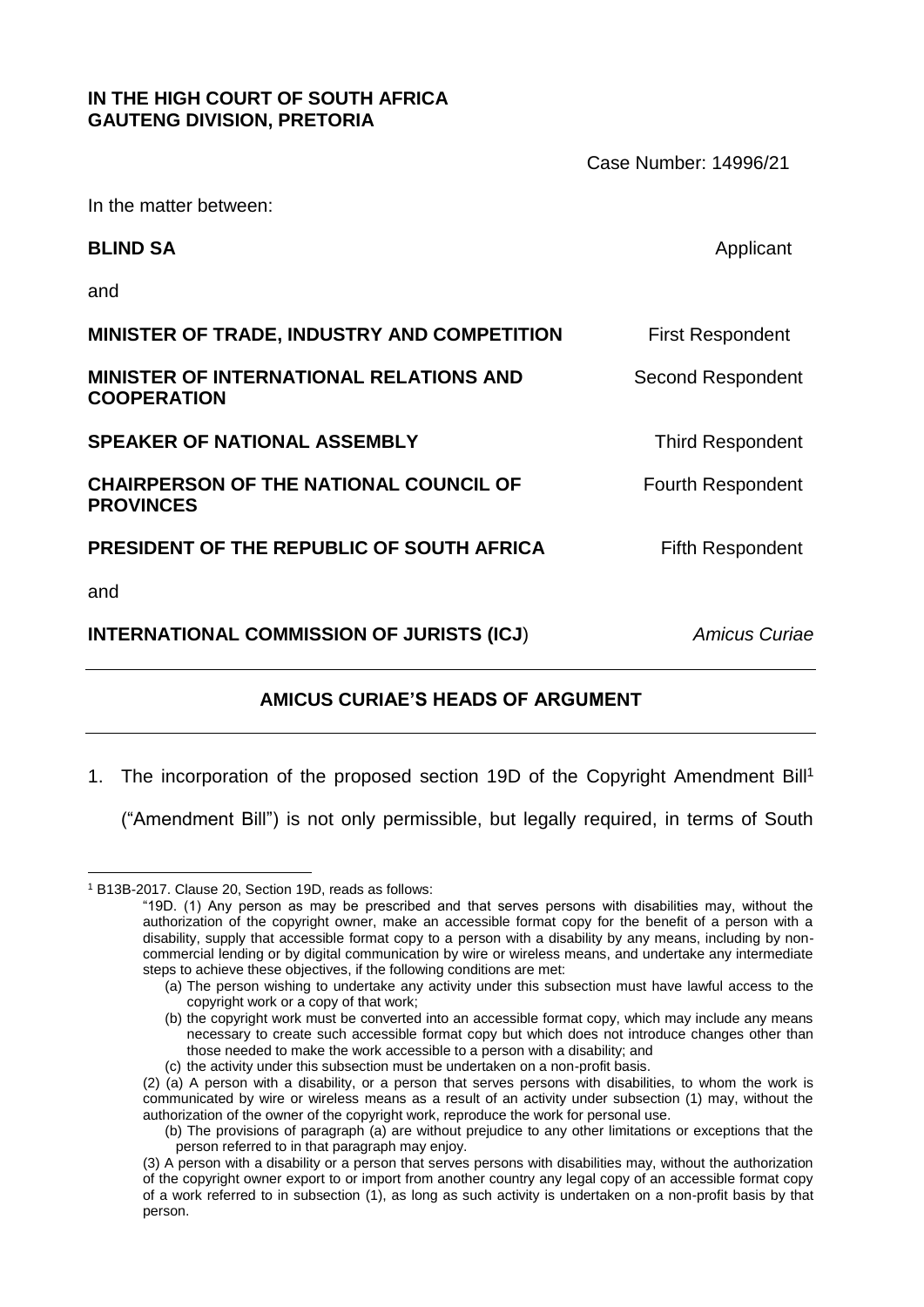Africa's international human rights law obligations. The Copyright Act, $2$  in its current form, is both unconstitutional and in contravention of South Africa's international law obligations.

#### **INTERNATIONAL HUMAN RIGHTS LAW AND STANDARDS IN SOUTH AFRICA**

- 2. We submit that sources of international law, both binding and non-binding, fall to be considered by this Court.<sup>3</sup>
- 3. Courts hold a constitutional obligation to consider international human rights law and standards when interpreting constitutional rights and legislative provisions.<sup>4</sup> When interpreting legislation, Courts must (a) do so in a manner that *"*promote[s] the spirit, purport and objects of the Bill of Rights*"* <sup>5</sup> and (b) prefer any "reasonable" interpretation that is "consistent with international law" over any alternative interpretation that is "inconsistent" with such law.<sup>6</sup>
- 4. According to the jurisprudence of the Constitutional Court, such an interpretation requires the state to take "reasonable and effective" measures to respect, protect, promote and fulfill the Bill of Rights, and measures that fall short of international law standards, may well be considered unreasonable.<sup>7</sup> These principles are implemented on binding and non-binding sources of law<sup>8</sup> and are "helpful in plumbing the meaning*"* around the text on constitutional rights.

<u>.</u>

<sup>(4)</sup> The exception created by this section is subject to the obligation of indicating the source and the name of the author on any accessible format copy in so far as it is practicable."

<sup>2</sup> No. 98 of 1978.

<sup>3</sup> *Glenister v President of the Republic of South Africa and Others* 2011 (3) SA 347 (CC), para 96.

<sup>4</sup> Section 39(1)(b) of the Constitution of the Republic of South Africa. Id at 192.

 $5$  Constitution, s  $39(1)-(2)$ .

<sup>6</sup> Constitution, s 233.

<sup>7</sup> Glenister, paras 189, 194. *Government of the Republic of South Africa and Others v Grootboom and Others* 2001 (1) SA 46, para 42.

<sup>8</sup> *S v Makwanyane and Another* [1995] ZACC 3.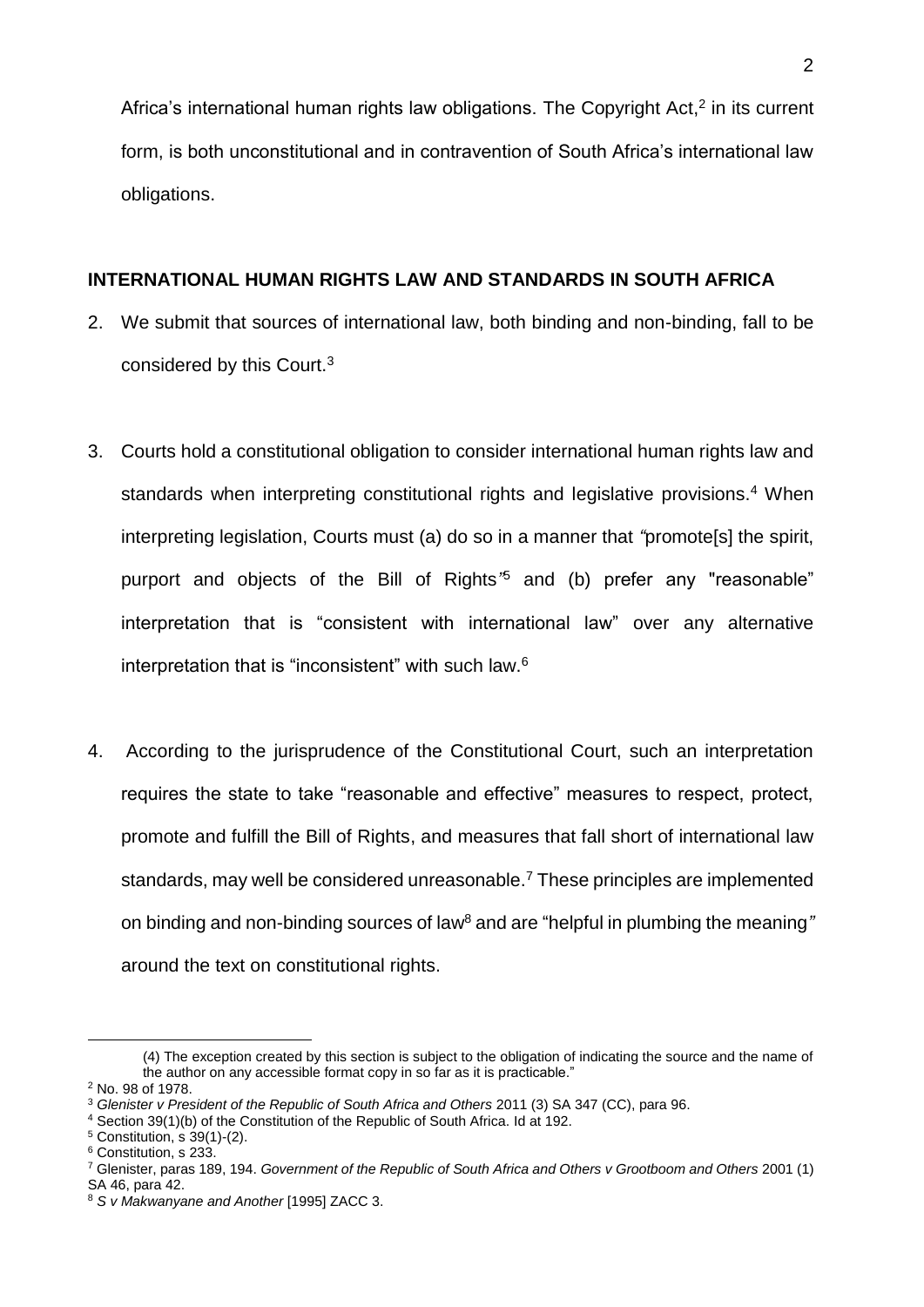5. Where the text is in harmony with the context in which it is used in our Constitution, *"*there is no reason not to accept that it bears the same meaning in the Constitution as in the document from which it was so clearly derived*."*<sup>9</sup>

### **VIENNA CONVENTION ON THE LAW OF TREATIES**

- 6. Although South Africa is not party to the Vienna Convention on the Law of Treaties<sup>10</sup> ("VCLT"), it is bound by its main provisions, having officially accepted that the main provisions of the VCLT as part of customary international law and generally following its prescriptions on international agreements.<sup>11</sup>
- 7. We submit that Article 31(3)(c) of the VCLT also forms part of international customary law,  $12$  and is binding on South Africa as recognised law.  $13$  Article 31(3)(c) of the VCLT requires "any relevant rules of international law applicable in the relations between the parties" to be taken into account when interpreting a particular treaty.<sup>14</sup>
- 8. Apparently conflicting treaty provisions should therefore be harmonized in light of their shared systemic objectives. This "systemic integration"<sup>15</sup> aims at interpreting rules of

<sup>&</sup>lt;u>.</u> <sup>9</sup> *Grootboom*, para 45.

<sup>10</sup> Vienna Convention on the Law of Treaties, May 23, 1969, 1155 U.N.T.S. 331; 8 I.L.M. 679 (1969).

<sup>11</sup> *Law Society of South Africa and Others v President of the Republic of South Africa and Others* (CCT67/18) [2018] ZACC 51, para 36-38. Specific to this case, the VCLT provides that "[e]very treaty in force is binding upon the parties to it and must be performed by them in good faith" and that a State "may not invoke the provisions of its internal law as a justification for a failure to perform a treaty" obligation. See VCLT, Articles 26-27. While the Constitutional Court deemed article 26 as a "main provision", it seems indisputable that Article 27 is also such a "main provision" of VCLT as it resolves a fundamental conflict otherwise existing between the application of domestic and international human rights law.

 $12$  Report of the Study Group of the International Law Commission "Fragmentation Of International Law: Difficulties Arising From The Diversification And Expansion Of International Law" A/CN.4/L.682 13 (April 2006): [https://legal.un.org/ilc/documentation/english/a\\_cn4\\_l682.pdf,](https://legal.un.org/ilc/documentation/english/a_cn4_l682.pdf) para 168.

<sup>13</sup> Section 232 reads in full: "Customary international law.

Customary international law is law in the Republic unless it is inconsistent with the Constitution or an Act of Parliament."

<sup>14</sup> VCLT, Article 31(3)(c).

<sup>15</sup> Id, para 410.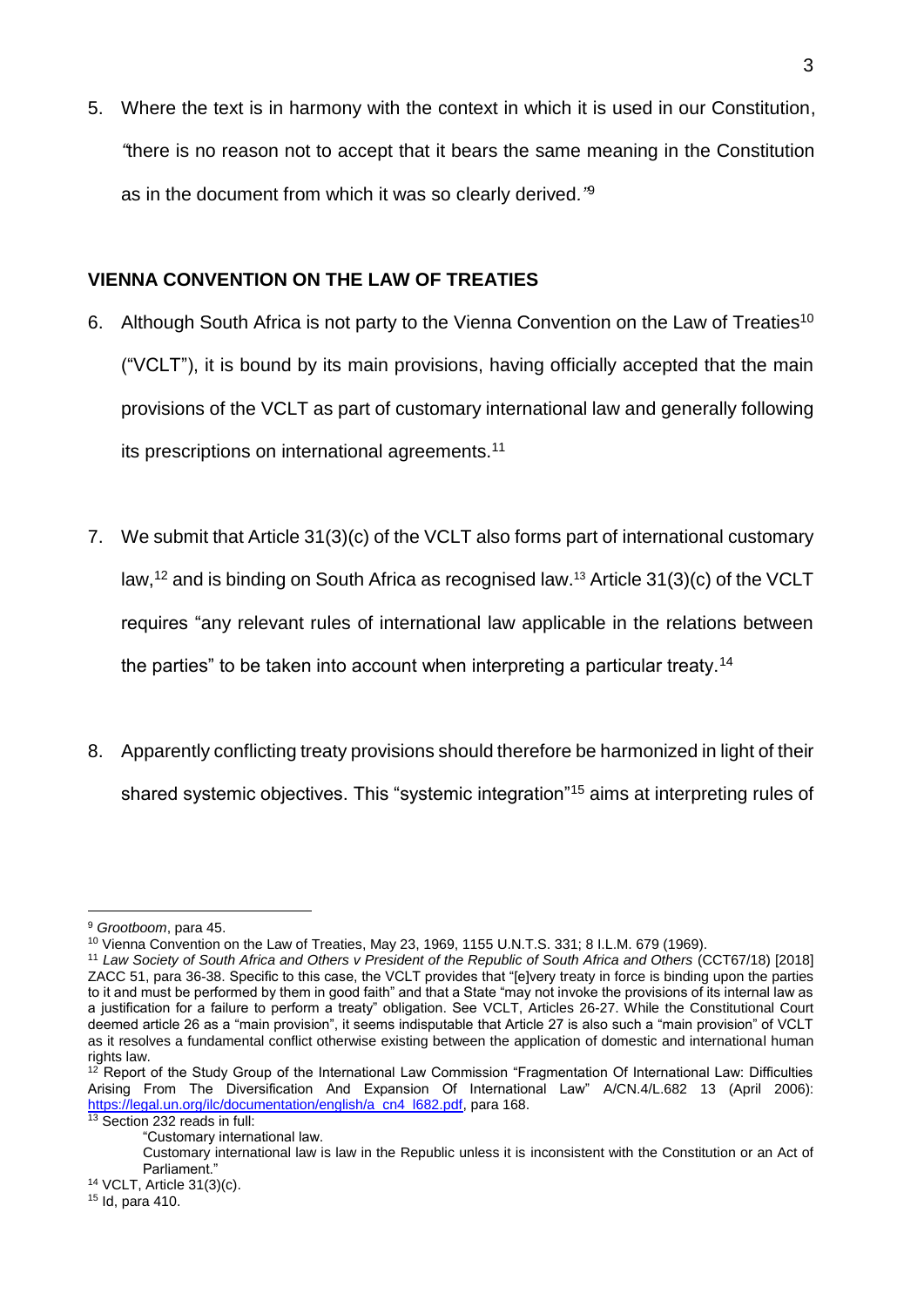international law as part of single coherent system of law wherever possible. 16

9. Such harmonisation further requires South Africa to therefore adopt exceptions within its copyright laws to ensure equal and easy access to reading materials for persons with disabilities.<sup>17</sup> And since domestic law must be interpreted consistently with this principle, we submit South African law must adopt exceptions within its copyright laws to ensure equal access to reading materials for persons with disabilities.

# **CONVENTION ON THE RIGHTS OF PERSONS WITH DISABILITIES ("CRPD")**

- 10. Of direct application for the present purpose, Article 30(3) of the CRPD<sup>18</sup> provides that States Parties should take all appropriate steps to "ensure that laws protecting intellectual property rights do not constitute an unreasonable or discriminatory barrier to access by persons with disabilities to cultural materials".<sup>19</sup>
- 11. States must take specific measures to ensure that persons with disabilities "learn life and social development skills to facilitate their full and equal participation in education and as members of the community".<sup>20</sup> This requires, inter alia, "facilitating the learning of Braille, alternative script, augmentative and alternative modes, means and formats of communication" and ensuring that education "is delivered in the most appropriate languages and modes and means of communication for the individual, and in

<sup>&</sup>lt;sup>16</sup> Id Article 31(3). P Sands, 'Treaty, Custom and the Cross-Fertilisation of International Law' (1998) 1 Yale Human Rights and Development Law Journal 85, 95.

<sup>&</sup>lt;sup>17</sup> S Samtani "The Domestic E The Domestic Effect of South Africa ect of South Africa's Treaty Obligations: The Right to Education and the Copyright Amendment Bill" (2020) American University Washington College of Law PIJIP Research Paper No. 61:

[https://digitalcommons.wcl.american.edu/cgi/viewcontent.cgi?article=1063&context=research,](https://digitalcommons.wcl.american.edu/cgi/viewcontent.cgi?article=1063&context=research) p 50 "almost all copyright laws in the world have educational exceptions and it is a well-established exemption from the reach of copyright's monopoly".

<sup>&</sup>lt;sup>18</sup> Convention on the rights of Persons with Disabilities.

<sup>19</sup> Id, Article 30(4).

<sup>20</sup> Id, Article 30(2).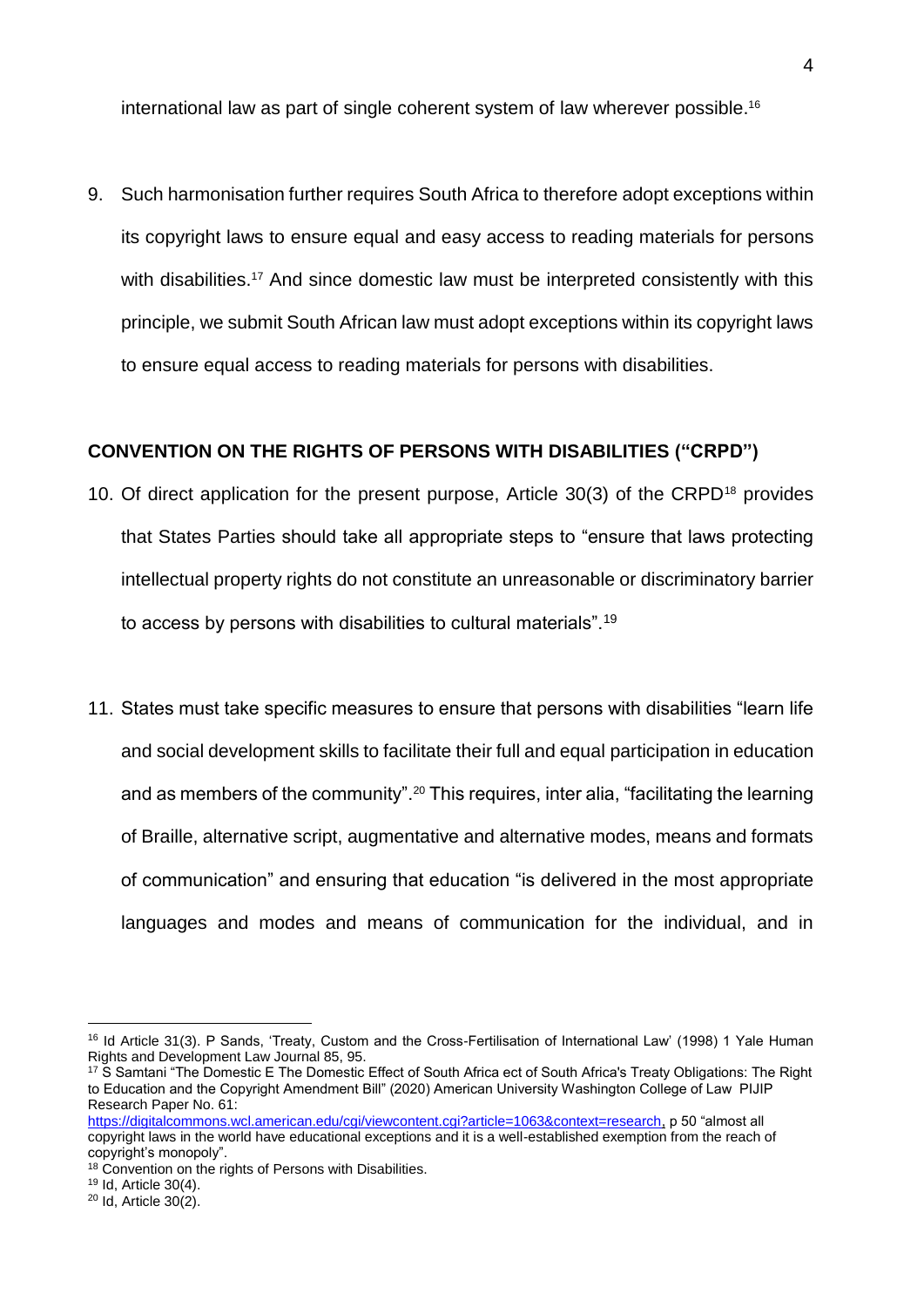environments which maximize academic and social development".<sup>21</sup>

- 12. South Africa must therefore act to "ensure an inclusive education system at all levels and lifelong learning directed to: (a)the full development of human potential and sense of dignity and self-worth…."; "development by persons with disabilities of their personality, talents and creativity…."; and the "enabling persons with disabilities to participate effectively in a free society".<sup>22</sup>
- 13. In addition to and reinforcing South Africa's obligations in terms of Articles 24 and 30 of the CRPD, Article 9 of the CRPD provides for a self-standing right of "accessibility'' for persons with disabilities including access to "information and communications"

<sup>21</sup> Id, Article 24(3)(a)-(c).

 $22$  -Id, Article 24(1)(a)-(c). Article 24 reads in full:

<sup>&</sup>quot;1. States Parties recognize the right of persons with disabilities to education. With a view to realizing this right without discrimination and on the basis of equal opportunity, States Parties shall ensure an inclusive education system at all levels and lifelong learning directed to:

<sup>(</sup>a) The full development of human potential and sense of dignity and self-worth, and the strengthening of respect for human rights, fundamental freedoms and human diversity;

<sup>(</sup>b) The development by persons with disabilities of their personality, talents and creativity, as well as their mental and physical abilities, to their fullest potential;

<sup>(</sup>c) Enabling persons with disabilities to participate effectively in a free society.

<sup>2.</sup> In realizing this right, States Parties shall ensure that:

<sup>(</sup>a) Persons with disabilities are not excluded from the general education system on the basis of disability, and that children with disabilities are not excluded from free and compulsory primary education, or from secondary education, on the basis of disability;

<sup>(</sup>b) Persons with disabilities can access an inclusive, quality and free primary education and secondary education on an equal basis with others in the communities in which they live;

<sup>(</sup>c) Reasonable accommodation of the individual's requirements is provided;

<sup>(</sup>d) Persons with disabilities receive the support required, within the general education system, to facilitate their effective education;

<sup>(</sup>e) Effective individualized support measures are provided in environments that maximize academic and social development, consistent with the goal of full inclusion.

<sup>3.</sup> States Parties shall enable persons with disabilities to learn life and social development skills to facilitate their full and equal participation in education and as members of the community. To this end, States Parties shall take appropriate measures, including:

<sup>(</sup>a) Facilitating the learning of Braille, alternative script, augmentative and alternative modes, means and formats of communication and orientation and mobility skills, and facilitating peer support and mentoring;

<sup>(</sup>b) Facilitating the learning of sign language and the promotion of the linguistic identity of the deaf community;

<sup>(</sup>c) Ensuring that the education of persons, and in particular children, who are blind, deaf or deafblind, is delivered in the most appropriate languages and modes and means of communication for the individual, and in environments which maximize academic and social development.

<sup>4.</sup> In order to help ensure the realization of this right, States Parties shall take appropriate measures to employ teachers, including teachers with disabilities, who are qualified in sign language and/or Braille, and to train professionals and staff who work at all levels of education. Such training shall incorporate disability awareness and the use of appropriate augmentative and alternative modes, means and formats of communication, educational techniques and materials to support persons with disabilities.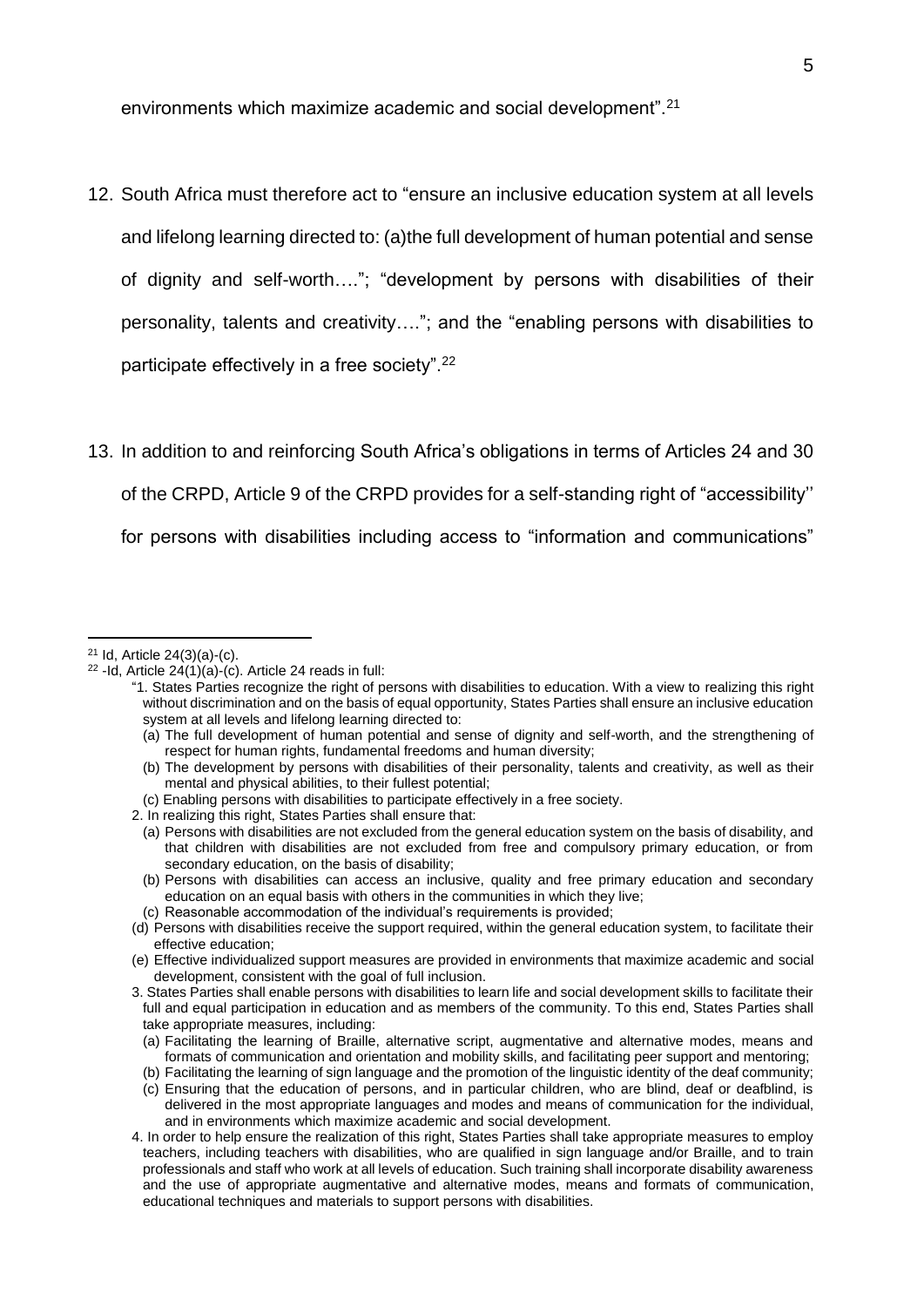and all "facilities and services open or provided to the public".<sup>23</sup>

- 14. To comply with these obligations, South Africa must ensure the general accessibility of education systems, in addition to providing reasonable accommodations of an individual's own requirements and additional individualised support measures, where necessary.<sup>24</sup>
- 15. To this end, the Constitutional Court took South Africa's obligations in terms of the CRPD into account in the interpretation of the Constitution.<sup>25</sup> Pertinent to the present context and in similar fashion, the High Court considered the provisions of the CRPD relating to the right to education in determining the content of the State's obligations towards children with disabilities.<sup>26</sup>
- 16. In accepting that all the above rights are "inter-related and mutually supporting",<sup>27</sup> we submit that South Africa carries a clear positive obligation to take proactive legislative measures to eliminate barriers to accessing<sup>28</sup> reading materials for persons with disabilities.

#### **INTERNATIONAL COVENANT ON ECONOMIC, SOCIAL AND CULTURAL RIGHTS**

17. In a similar fashion, the ICESCR provides for the realization of the rights to

<u>.</u>

<sup>23</sup> CRPD, Article 9.

<sup>&</sup>lt;sup>24</sup> Id, Article 24(2)(c)-(e). For a full explanation of the duties of South Africa in terms of Article 24 of CRPD see: Timothy Fish Hodgson "The right to inclusive education in South Africa: Recreating disability apartheid through failed inclusion policies" (2018) 135 SALJ 461, pp 474-489.

<sup>25</sup> *De Vos N.O and Others v Minister of Justice and Constitutional Development and Others* 2015 (2) SACR 217 (CC), paras 29-31.

<sup>26</sup> *Western Cape Forum for intellectual Disability v Government of the Republic of South Africa and Another* 2011 (5) SA 87 (WCC), paras 23-25.

<sup>27</sup> *Grootboom*, para 23.

<sup>&</sup>lt;sup>28</sup> Although access to textbooks in accessible formats is important and necessary, it is not sufficient for South Africa to comply with its CRPD obligations to provide reading materials to persons with disabilities for educational and other purposes.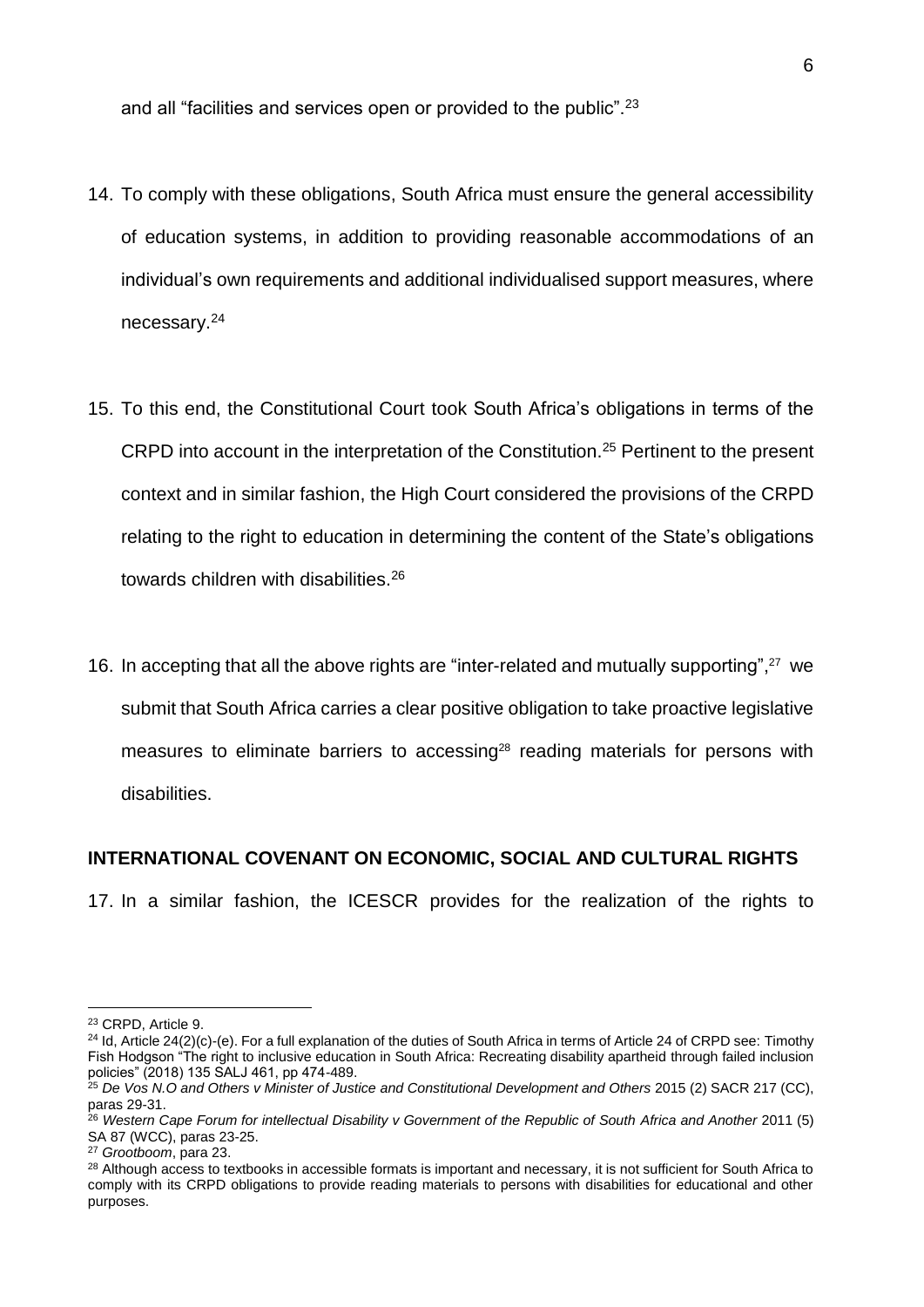education<sup>29</sup> and to take part in cultural life.<sup>30</sup> States Parties have an obligation to take

steps towards achieving the full realization of these like any other Covenant rights.<sup>31</sup>

The scope of these protections are authoritatively interpreted by the CESCR including

in its General Comments. 32

18. In terms of ICESCR, South Africa's immediate<sup>33</sup> and unqualified<sup>34</sup> obligations under

Article 13 (the right to education) <sup>35</sup> are intrinsically linked to and must also be understood in light of its obligations under Article 15 (right to cultural life).<sup>36</sup> These include obligations in respect of the accessibility of education.

<u>.</u>

- 2. The States Parties to the present Covenant recognize that, with a view to achieving the full realization of this right:
- (a) Primary education shall be compulsory and available free to all;
- (b) Secondary education in its different forms, including technical and vocational secondary education, shall be made generally available and accessible to all by every appropriate means, and in particular by the progressive introduction of free education;
- (c) Higher education shall be made equally accessible to all, on the basis of capacity, by every appropriate means, and in particular by the progressive introduction of free education;
- (d) Fundamental education shall be encouraged or intensified as far as possible for those persons who have not received or completed the whole period of their primary education;
- (e) The development of a system of schools at all levels shall be actively pursued, an adequate fellowship system shall be established, and the material conditions of teaching staff shall be continuously improved.

- "1. The States Parties to the present Covenant recognize the right of everyone:
- (a) To take part in cultural life;
- (b) To enjoy the benefits of scientific progress and its applications;
- (c) To benefit from the protection of the moral and material interests resulting from any scientific, literary or artistic production of which he is the author.

<sup>35</sup> CESCR, General Comment No. 5 on Persons with Disabilities; General Comment No. 13 on the Right to Education. <sup>36</sup> ICESCR, Article 15(1)(a). CESCR, General comment No. 21on the Right of everyone to take part in cultural life.

<sup>29</sup> Article 13 of ICESCR reads in full:

<sup>&</sup>quot;1. The States Parties to the present Covenant recognize the right of everyone to education. They agree that education shall be directed to the full development of the human personality and the sense of its dignity, and shall strengthen the respect for human rights and fundamental freedoms. They further agree that education shall enable all persons to participate effectively in a free society, promote understanding, tolerance and friendship among all nations and all racial, ethnic or religious groups, and further the activities of the United Nations for the maintenance of peace.

<sup>30</sup> Article 15 of ICESCR reads in full:

<sup>2.</sup> The steps to be taken by the States Parties to the present Covenant to achieve the full realization of this right shall include those necessary for the conservation, the development and the diffusion of science and culture.

<sup>3.</sup> The States Parties to the present Covenant undertake to respect the freedom indispensable for scientific research and creative activity.

<sup>4.</sup> The States Parties to the present Covenant recognize the benefits to be derived from the encouragement and development of international contacts and co-operation in the scientific and cultural fields."

<sup>31</sup> ICESCR, Article 2(1)-(2).

<sup>32</sup> UN Committee on Economic, Social and Cultural Rights (CESCR), General comment No. 13 on the Right to Education and General Comment No. 21 on the Right to Take Part in Cultural Life.

<sup>33</sup> *Governing Body of the Juma Musjid Primary School & Others v Essay N.O. and Others* (CCT 29/10) [2011] ZACC 13, para 37.

<sup>34</sup> *KwaZulu-Natal Joint Liaison Committee v MEC Department of Education, Kwazulu-Natal and Others* (CCT 60/12) [2013] ZACC 10, para 38.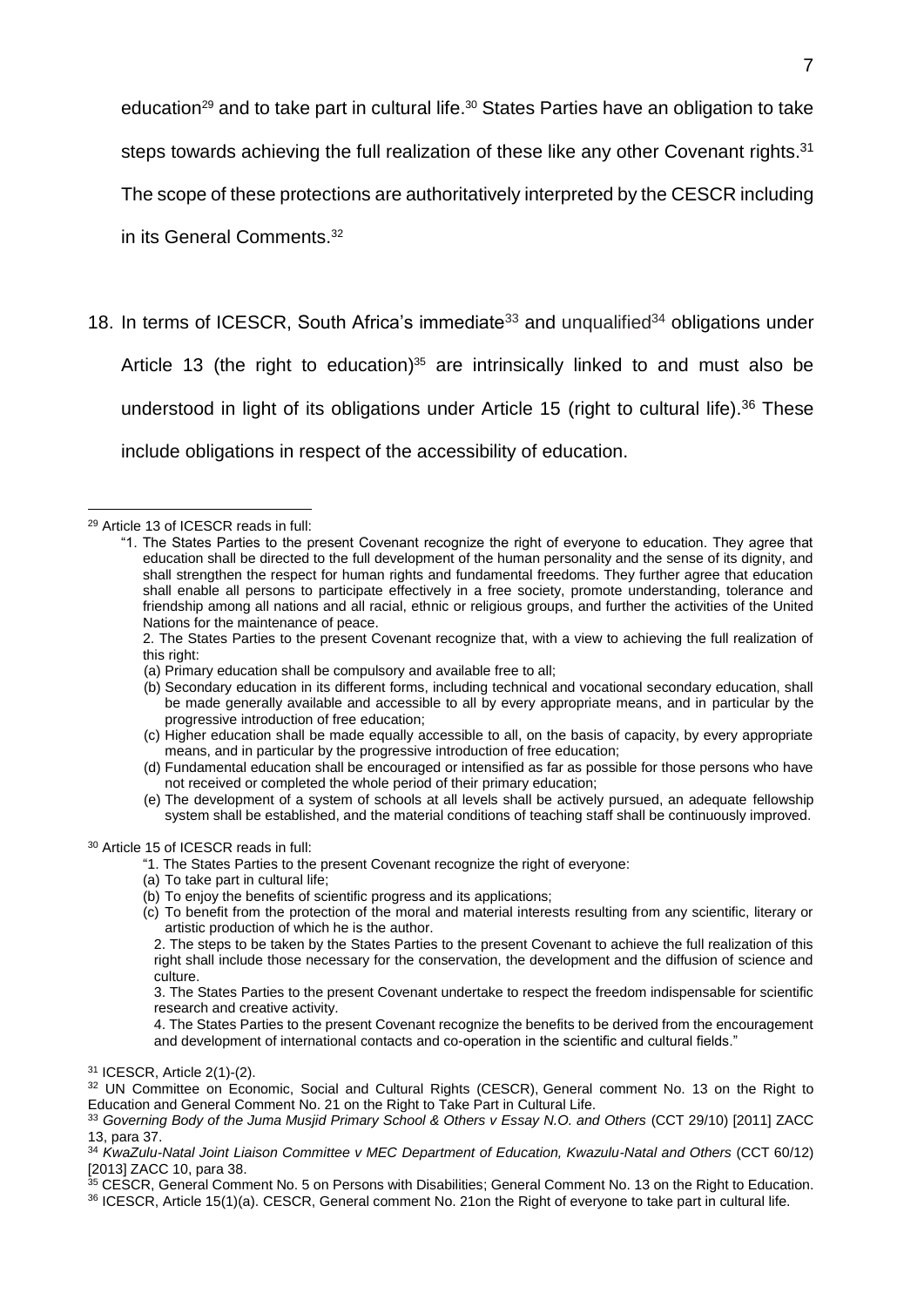# **MARRAKESH TREATY TO FACILITATE ACCESS TO PUBLISHED WORKS FOR PERSONS WHO ARE BLIND, VISUALLY IMPAIRED, OR OTHERWISE PRINT**

- 19. The Marrakesh Treaty<sup>37</sup> allows for the making of accessible copies of books without the permission of copyright holders. $38$  It also permits such accessible books to be shared across national borders for the explicit benefit of persons with visual and other print disabilities.<sup>39</sup> The suggested vehicle by which this is to be achieved is measures taken by States Parties to provide for "limitations or exceptions in its national copyright law".<sup>40</sup>
- 20. Notably, the Marrakesh Treaty itself takes into account that states are likely to have similar obligations to those delineated in its text from "other international treaties. This acknowledges the approach to interpretation of international law as is required by Article 31(3)(c) of the VCLT, detailed above.
- 21. In keeping with the objectives of the Marrakesh Treaty, the contemplated section 19D of the Amendment Bill makes provision for exceptions in line with the Marrakesh Treaty.<sup>41</sup> The enactment of a such provision is legally required, in terms of South Africa's international human rights law obligations and accordingly permissible.
- 22. With this context in mind, the Marrakesh Treaty is of clear relevance in interpreting both international and domestic law in the present matter in at least the following ways:

<sup>&</sup>lt;sup>37</sup> Marrakesh Agreement Establishing the World Trade Organization, Apr. 15, 1994, 1867 U.N.T.S. 154, 33 I.L.M. 1144 (1994).

<sup>38</sup> Marrakesh Treaty, Article 2.

<sup>39</sup> Id, Article 3.

<sup>40</sup> Id, Article 4; 10 and 11.

<sup>41</sup>Amendment Bill, section 19D.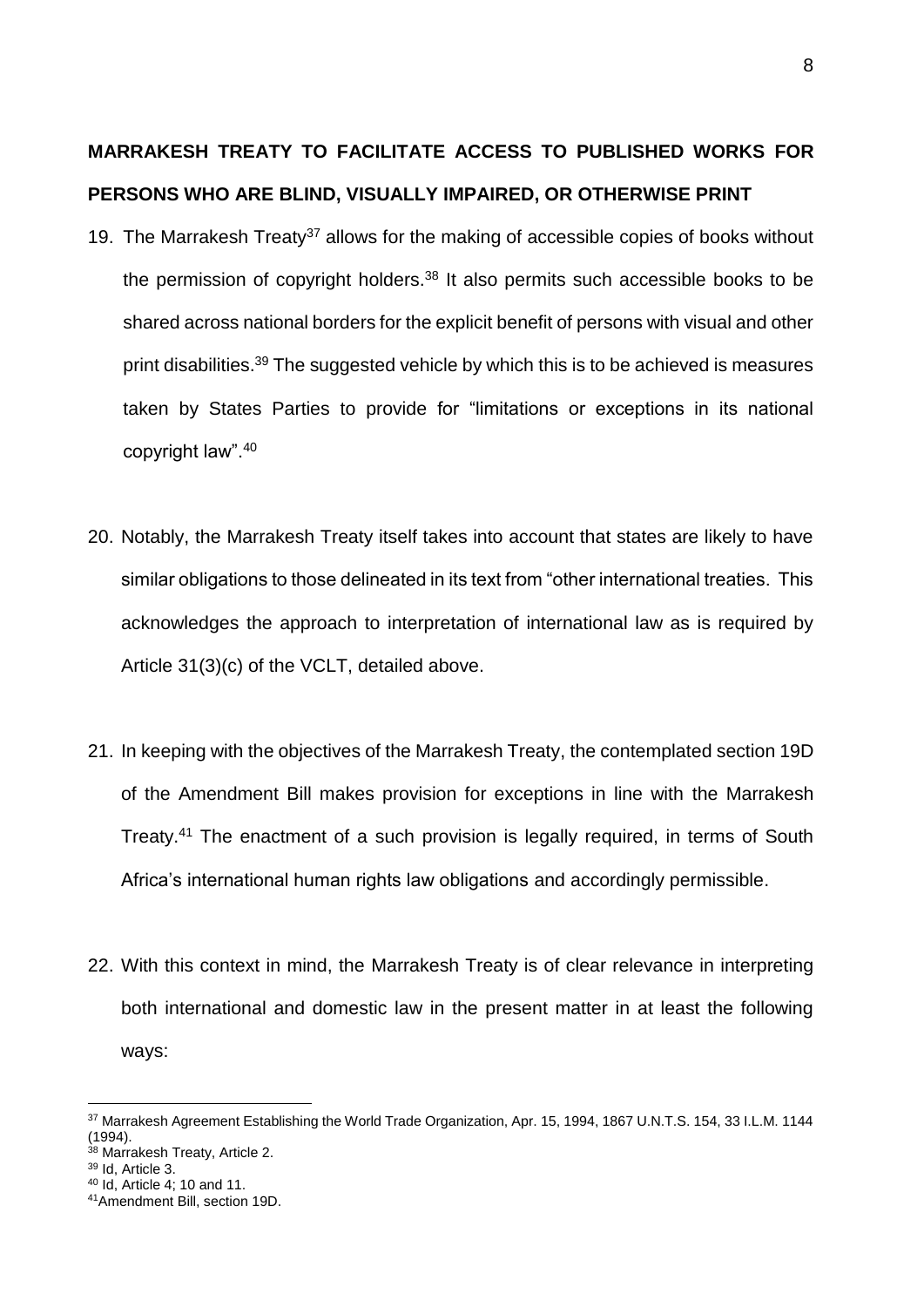- 22.1. As a persuasive source of international law in interpreting and informing the content of the CRPD and ICESCR.
- 22.2. As a source of general international human rights law that should be considered in interpreting the legislation and the rights in the Bill of Rights according to domestic law in South Africa.<sup>42</sup>
- 22.3. The Marrakesh Treaty is a particularly forceful, if presently non-binding ,source in international law given South Africa's clear commitment to, and agreement with, the content of the agreement which is reflected in the *travaux preparatoires* of the treaty.<sup>43</sup>
- 23. We therefore submit that this Court should consider the provisions of the Marrakesh Treaty in its interpretive construction in four respects. First, the Treaty is relevant in interpretating the above applicable human rights treaties to which South Africa is a party.<sup>44</sup> Secondly, it is important in the interpretation of applicable domestic constitutional provisions and the State's corresponding obligations.<sup>45</sup> Thirdly, it is of similar importance in interpreting the Copyright Act and its constitutionality. And lastly, it is relevant in the determination of an effective, just and equitable, remedy in compliance with international human rights law and section 172 of the Constitution.

<sup>42</sup> *Makwanyane* at para 35; S v Williams 1995 (3) SA 632 (CC) at 639 in which the Court considered the jurisprudence of the United Nations Human Rights Committee, the European Commission and the European Court of Human Rights on the corresponding provisions in these treaties; Ferreira v Levin NO 1996 (1) SA 984 (CC) at 1035-6 and 1085; S v Rens 1996 (1) SA 1218 (CC) at 1225 in which the Court relied on a decision of the European Court of Human Rights on fairness in appellate proceedings; Coetzee v Government of the Republic of South Africa 1995 (4) SA 631 (CC) at 660-3 in which the international human rights norms were used to uphold a constitutional challenge to imprisonment for judgment debts. *Glenister* at para 187.

<sup>43</sup> Government of South Africa "Draft South African Closing Statement Diplomatic Conference to Conclude a Treaty to Facilitate Access to Published Works by Visually Impaired Persons and Persons and Persons with Print Disabilities" (27 June 2013), available at: [https://libguides.wits.ac.za/ld.php?content\\_id=5267475,](https://libguides.wits.ac.za/ld.php?content_id=5267475) which inter alia, reads:

<sup>&</sup>quot;The Marrakesh Treaty will forever be remembered as the first WIPO treaty that reaffirms exceptions and limitations in the copyright regime, but also as a means to end the book famine that has long plagued people with visual impairment and print disabilities. South Africa is embarking on the process of reviewing its copyright legislation and will accede to the Treaty when all internal processes are concluded. In conclusion, South Africa continues to attach great importance to a balanced approach between intellectual property right holders and public interest and it is within this context, that we reaffirm our support and commitment to this treaty." Reproduced in the record at Annexure FA 22.

<sup>44</sup> Including the CRPD (Articles 9, 24 and 30) and ICESCR (Articles 13 and 15).

<sup>45</sup> Including sections 7(2), 9, 10, 29 and 30 of the Constitution.